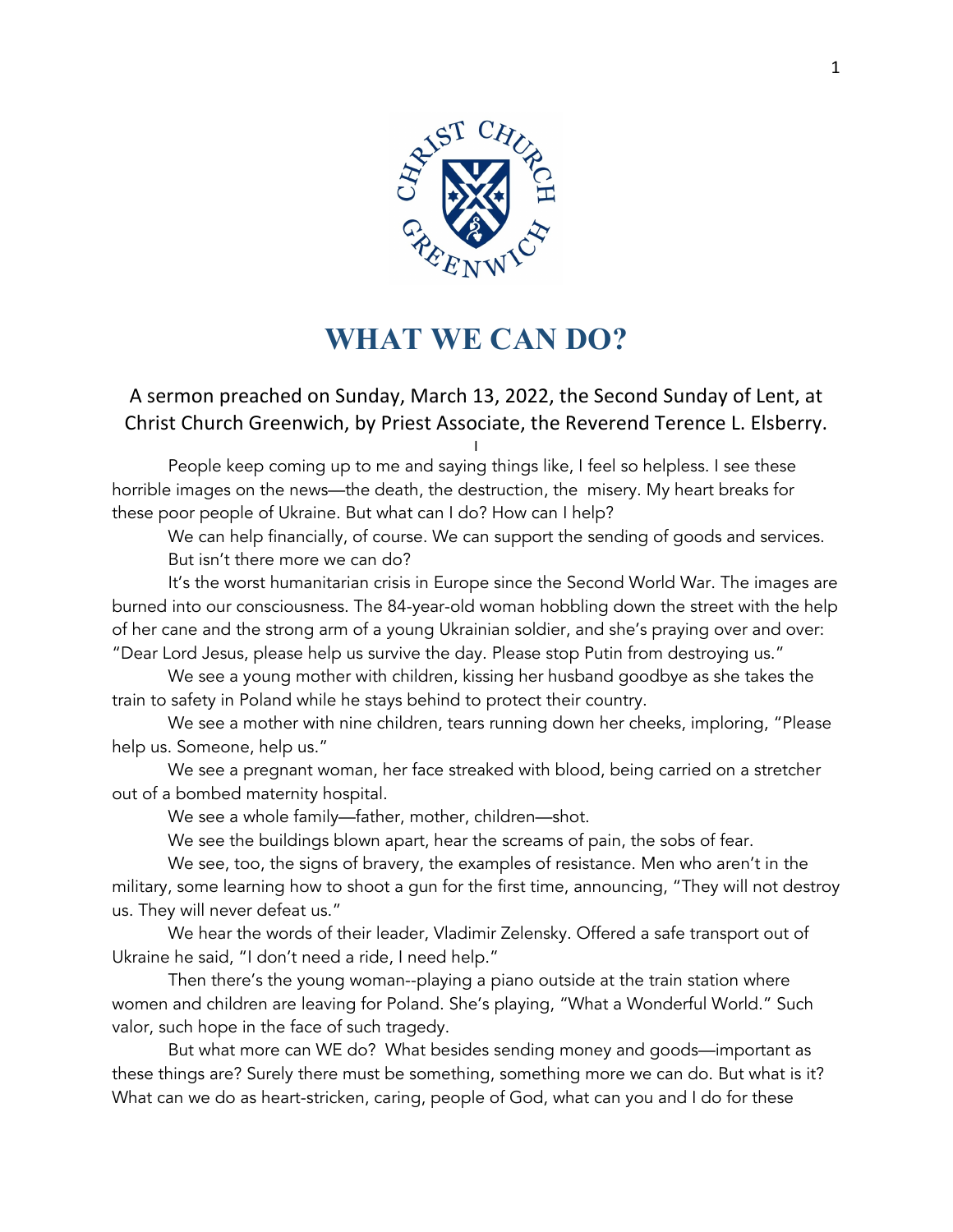desperate, suffering and incredibly valiant people?

The answer is we can pray.

II

Pray? you may say. I'm already praying. There's got to be something more tangible, more concrete I can do to help these people, to alleviate their suffering, to stop the tide of evil.

When I say pray, I'm not talking about a quick prayer uttered on the way to work or going about our daily routine. I'm talking about intense, prevailing, Holy Spirit-inspired prayer. I'm talking about intercessory prayer—intercessory prayer at its most powerful.

What's intercessory prayer?

The Bible shows us certain basic kinds of prayer.

One, there's the prayer of Consecration.

On the night before He died, at supper with his disciples, Jesus took the bread. He blessed (consecrated it) and gave it to them. He did the same thing with the wine. It's what we do today: our Eucharistic prayer of consecration, when we ask the Lord to bless the elements. When a new church is built, the bishop consecrates it.

Two, there's the prayer of worship. Worship means to extol the wondrous traits of God. "Worthy art Thou, O Lord, to receive glory and honor and power." (Revelation 4:11)

Three, prayers of praise and thanksgiving-- when we're thanking the Lord for what He does for us. "Praise God, from whom all blessings flow."

Four, intercessory prayer. That's the kind of prayer we need to be praying for the Ukrainian people. Intercessory prayer means to pray for the needs and concerns of others. The Old Testament term is "stand in the gap." It meant interceding for a person or a group.

Jesus interceded for His disciples. He prayed, "Holy Father, protect them . . . My prayer is not that you take them out of the world, but that you protect them from the evil one." (John 17:11,15)

Jesus shows us intercessory prayer in action. He prayed for his people while he was here on earth. The Bible tells us he's praying for us now, in heaven.

The Apostle Paul tells the church in Ephesus to "Pray passionately in the Spirit at all times with all kinds of prayers and requests . . . always keep on praying for the Lord's people."

We need to be standing in the gap, interceding for, passionately praying for the Ukrainians.

In the early days of the church, the apostles turned managing the finances and outreach to others, so they could devote themselves to preaching, teaching, and studying the Bible and spending more time in prayer. You always hear about what a miracle it was that a relatively small handful of people could create the church in the midst of an all-powerful Pagan empire.

It WAS a miracle, but it was a miracle based on prayer, that resulted from prayer intercessory prayer. It was intercessory prayer, along with the action of the faithful, that tapped the power of God and against all odds built the church.

Nothing we do is more important to the Lord than prayer. God gives us power for living the best lives he has for us through prayer. If God is the greatest power in the universe, our greatest power as His people comes from laying hold of Him in prayer: life-changing, miracleproducing prayer.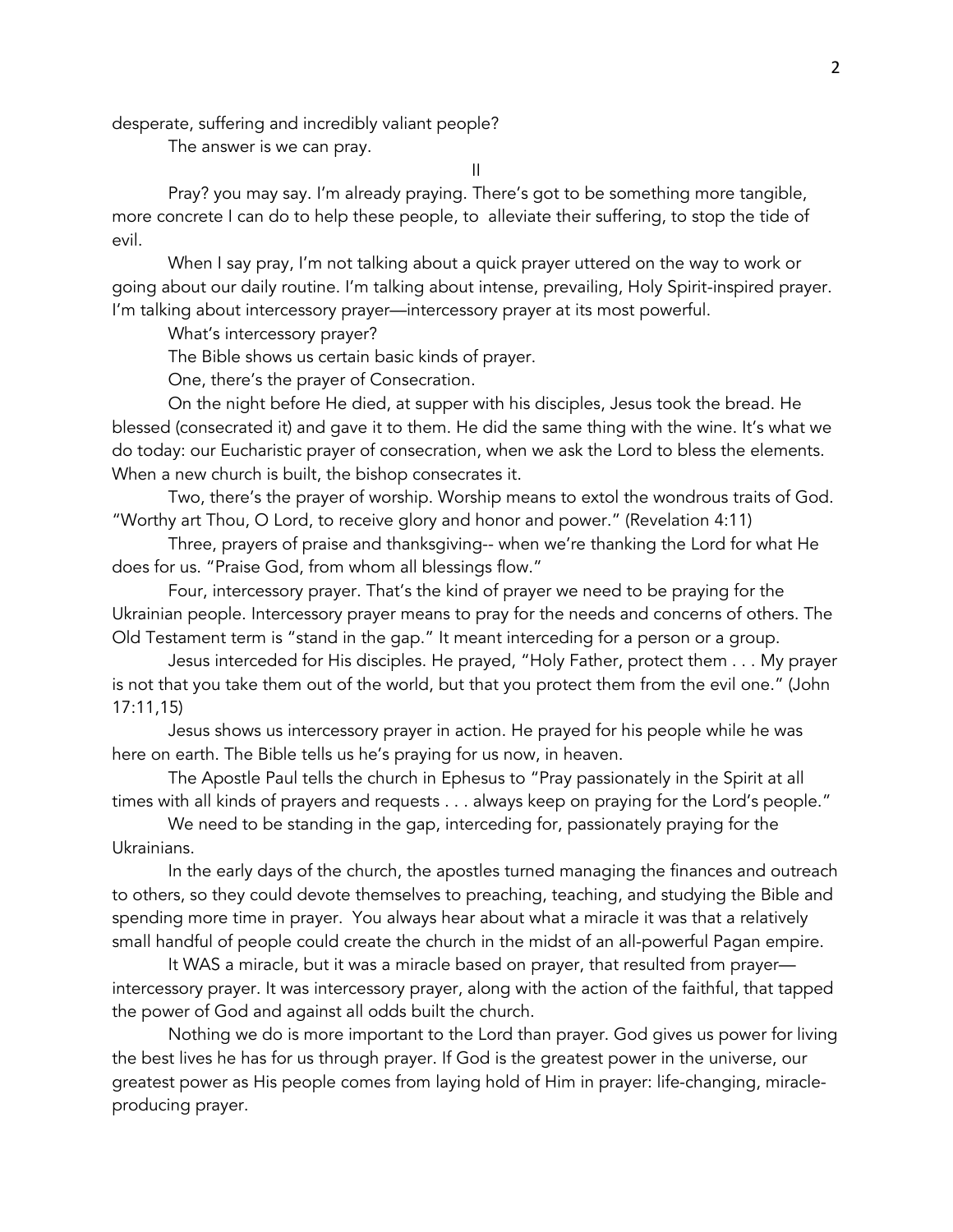We need to intercede for our families and for all the people we love. We need to intercede for this church and for the church around the world. We need to intercede for our country. We need to intercede for the Ukrainian people.

James in his epistle says, "The fervent effectual prayer of a righteous person avails much." (James 6:15) The kind of prayer I'm talking about is not a hurried "God, please help these people." It's finding the time, making the space, giving the energy to—as James says pray fervently.

Don't know what to pray, what words to use? Ask the Lord to show you. Ask Him to give you the prayers. He will. He will because He wants us to pray.

Years ago, one evening, I was sitting by myself at dusk on a beach on the Gulf coast of Florida. And I prayed that prayer. I said, "Lord, show me what you want me to pray for."

Within a matter of minutes, a series of people's faces came through my mind. Face after face. They were the faces of people I'd never seen. Complete strangers. And I began to pray for them. It's never happened again, but it was for me glittering proof that not only does the Lord want us to pray, he's always right here to show us HOW to pray.

III

What sets this situation in Ukraine apart from most things we pray for is that here we are confronted with the harsh reality of evil. Our prayers of intercession now need to be directed against the forces of evil that would destroy innocent people and children and an entire nation.

Most of don't like to think about evil. Satan is not a popular subject for polite conversation or, frankly, for sermons. But that's what we're dealing with here: abject evil.

Paul hits it head on. He tells the church in Ephesus: "Put on the full armor of God, that you may be able to stand firm against the schemes of the devil."

"For," Paul says, "our struggle is not against flesh and blood, but against the rulers, against the powers against the forces of this darkness, against the spiritual forces of wickedness." (Ephesians 6:11-12) It's the forces of wickedness that are trying to destroy Ukraine.

That's why—believe it or not—we need to pray for Putin. Pray God will deliver him of the evil that possesses him. Only pure evil could call for the bombing of a maternity clinic, kill little children, attempt to destroy an entire nation. We're talking wanton acts of incomprehensible evil. These are satanic acts. In today's Gospel we see Jesus praying for people to be healed and delivered from demons. Putin needs to be delivered from the evil that possesses him, that drives him to acts of such monstrous cruelty.

Paul concludes that we can counter such evil forces, we can even eventually defeat them (implacable and all-powerful though they may seem) with "prayer and petition, praying at all times in the Spirit." (Verse 18)

What's it mean when Paul adjures us to pray in the Spirit? It means to ask God to give us the prayers He wants us to pray and then empower our prayers by His Spirit. That's when we can find our way to victory. That's one of the reasons He gave us the Holy Spirit, so we won't have to live as totally vulnerable, defenseless people. He gives us the power BY His Spirit. He gives us the power in His name. That's why we pray to God for our prayers to be answered. We pray to the Father, in the name of Jesus, by the power of the Spirit.